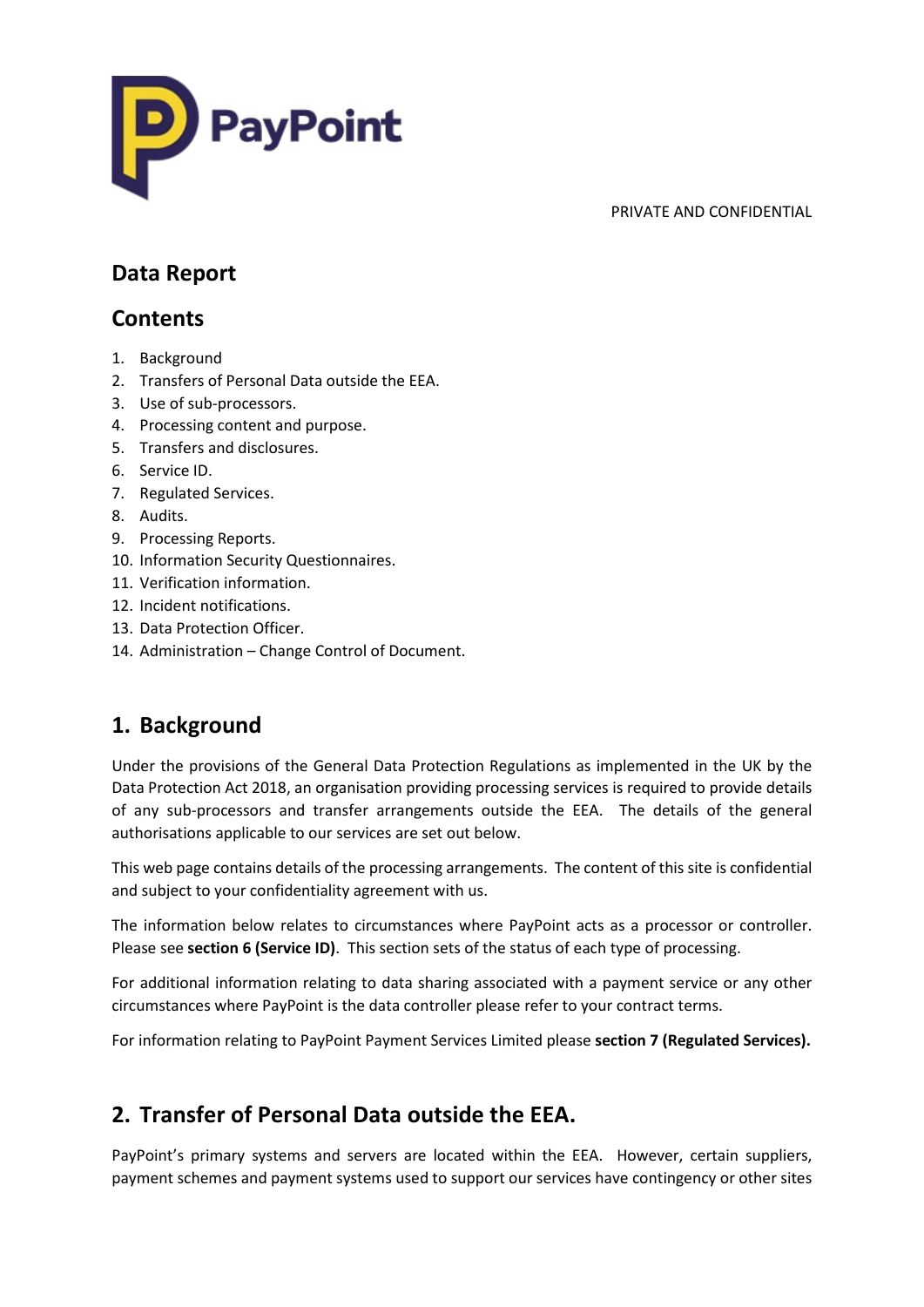

that may from time to time be used to process personal data located outside the EEA. Any transfer of personal data is subject to compliance with the applicable UK law.

| <b>Supplier</b>       | Brainstorm Mobile Solutions Limited (Trading as Engage Hub, Novation from Oxygen          |  |
|-----------------------|-------------------------------------------------------------------------------------------|--|
|                       | 8)                                                                                        |  |
| <b>Service</b>        | Tone masking (service not live) IVR                                                       |  |
| <b>Locations</b>      | To be confirmed for new services.                                                         |  |
| <b>Transfer Terms</b> | Consent required prior to transfer. Transfer terms to be confirmed if transfer permission |  |
|                       | requested.                                                                                |  |
|                       |                                                                                           |  |
| <b>Supplier</b>       | Capita (Pay260)                                                                           |  |
| <b>Service</b>        | Technical service provider card payments.                                                 |  |
| <b>Locations</b>      | Worldwide                                                                                 |  |
| <b>Transfer Terms</b> | Privacy Shield (USA) (suspended awaiting resolution), and Standard Contractual Clauses    |  |
|                       |                                                                                           |  |
| <b>Supplier</b>       | Congo Limited (on request only)                                                           |  |
| <b>Service</b>        | e-form generation and signature                                                           |  |
| <b>Locations</b>      | <b>USA</b>                                                                                |  |
| <b>Transfer Terms</b> | Privacy Shield (USA) (suspended awaiting resolution), Standard Contractual Clauses.       |  |
| <b>Supplier</b>       | Docusign (on request only)                                                                |  |
| <b>Service</b>        | e-form generation and signature                                                           |  |
| <b>Locations</b>      | <b>USA</b>                                                                                |  |
| <b>Transfer Terms</b> | Privacy Shield (USA) (suspended awaiting resolution), Standard Contractual Clauses.       |  |
|                       |                                                                                           |  |
| <b>Supplier</b>       | <b>EazyCollect Services Limited</b>                                                       |  |
| <b>Service</b>        | Technical service provider direct debit payments.                                         |  |
| <b>Locations</b>      | EEA, USA                                                                                  |  |
| <b>Transfer Terms</b> | Approved Location, Adequacy, Privacy Shield (USA) (suspended awaiting resolution) and     |  |
|                       | <b>Standard Contractual Clauses</b>                                                       |  |
|                       |                                                                                           |  |
| <b>Supplier</b>       | i-movo Limited                                                                            |  |
| <b>Service</b>        | Technical service provider regulated cash payments.                                       |  |
| <b>Locations</b>      | Contingency site location - Jersey                                                        |  |
| <b>Transfer Terms</b> | Approved location, Adequacy.                                                              |  |
|                       |                                                                                           |  |
| <b>Supplier</b>       | Lloyds Bank Plc - Cardnet                                                                 |  |
| <b>Service</b>        | Acquirer card payments.                                                                   |  |
| <b>Locations</b>      | Worldwide                                                                                 |  |
| <b>Transfer Terms</b> | Privacy Shield (USA) (suspended awaiting resolution), Binding Corporate Rules and         |  |
|                       | <b>Standard Contractual Clauses</b>                                                       |  |
|                       |                                                                                           |  |
| <b>Supplier</b>       | Microsoft Inc and associated companies.                                                   |  |
| <b>Service</b>        | Email, support for Microsoft products including cloud based services.                     |  |
| <b>Locations</b>      | UK and Ireland.                                                                           |  |
| <b>Transfer Terms</b> | Adequacy, Approved Location, Standard Contractual Clauses, Privacy Shield (suspended      |  |
|                       | pending resolution).                                                                      |  |
|                       |                                                                                           |  |
| <b>Supplier</b>       | <b>MasterCard Inc</b>                                                                     |  |
| <b>Service</b>        | Payment Card Scheme                                                                       |  |
| <b>Locations</b>      | Worldwide                                                                                 |  |
| <b>Transfer Terms</b> | Privacy Shield (USA) (suspended awaiting resolution), and Standard Contractual Clauses    |  |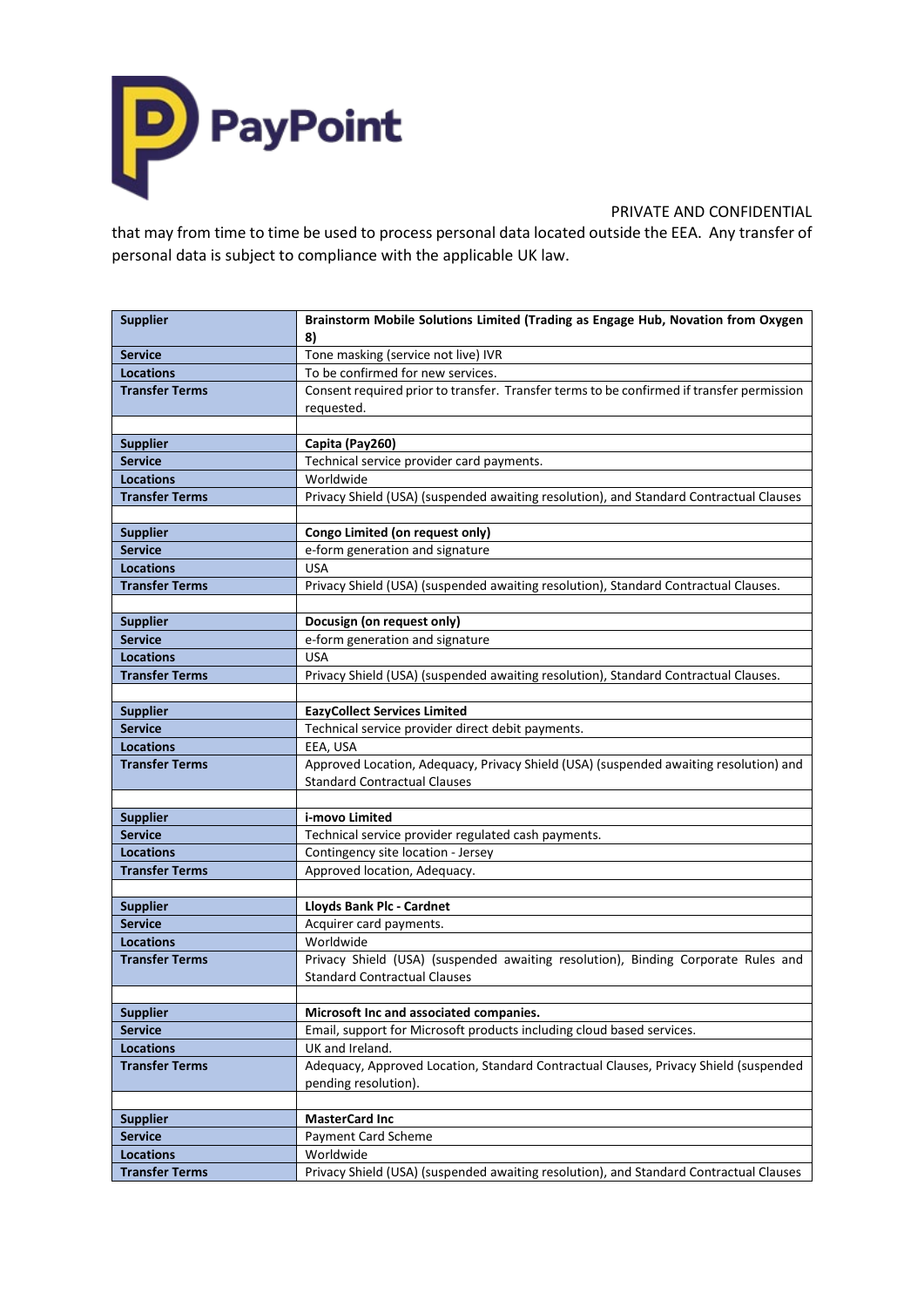

┯

#### PRIVATE AND CONFIDENTIAL

| <b>Supplier</b>       | Pay and Shop Limited (Global Payments)                                                  |
|-----------------------|-----------------------------------------------------------------------------------------|
| <b>Service</b>        | Technical service provider card payments.                                               |
| <b>Locations</b>      | EEA, USA                                                                                |
| <b>Transfer Terms</b> | Approved Location, Adequacy, Privacy Shield (USA) (suspended awaiting resolution) and   |
|                       | <b>Standard Contractual Clauses</b>                                                     |
|                       |                                                                                         |
| <b>Supplier</b>       | Salesforce Inc.                                                                         |
| <b>Service</b>        | Relationship management and client/retailer notification services                       |
| <b>Locations</b>      | Worldwide                                                                               |
| <b>Transfer Terms</b> | Privacy Shield (USA) (suspended awaiting resolution), Binding Corporate Rules and       |
|                       | <b>Standard Contractual Clauses</b>                                                     |
|                       |                                                                                         |
| <b>Supplier</b>       | Service now (DXC Technology)                                                            |
| <b>Service</b>        | Task management and client/retailer notification services                               |
| <b>Locations</b>      | Worldwide                                                                               |
| <b>Transfer Terms</b> | Privacy Shield (USA) (suspended awaiting resolution), for current measures now see:     |
|                       | DXC Technology - https://dxc.com/us/en/privacy                                          |
|                       |                                                                                         |
| <b>Supplier</b>       | <b>Sinch AB</b>                                                                         |
| <b>Service</b>        | SMS messaging                                                                           |
| <b>Locations</b>      | UK, Ireland and Sweden                                                                  |
| <b>Transfer Terms</b> | Approved location, Adequacy.                                                            |
|                       |                                                                                         |
| <b>Supplier</b>       | <b>Twilio Ireland Limited</b>                                                           |
| <b>Service</b>        | SMS Messaging Service, IVR Services                                                     |
| <b>Locations</b>      | UK with some contingency USA                                                            |
| <b>Transfer Terms</b> | Privacy Shield (USA) (suspended awaiting resolution), Binding Corporate Rules (awaiting |
|                       | ICO approval) and Standard Contractual Clauses https://www.twilio.com/legal/privacy     |
|                       |                                                                                         |
| <b>Supplier</b>       | Visa (Europe) Limited                                                                   |
| <b>Service</b>        | Payment Card Scheme                                                                     |
| <b>Locations</b>      | Worldwide                                                                               |
| <b>Transfer Terms</b> | Adequacy, Privacy Shield (USA) (suspended awaiting resolution), and Standard            |
|                       | <b>Contractual Clauses</b>                                                              |
|                       |                                                                                         |
| <b>Supplier</b>       | Worldpay                                                                                |
| <b>Service</b>        | Technical service provider card payments.                                               |
| <b>Locations</b>      | Worldwide                                                                               |
| <b>Transfer Terms</b> | Privacy Shield (USA) (suspended awaiting resolution) and Standard Contractual Clauses   |

The transfer of personal data outside the EEA is a pre-requisite for a number of payment schemes and or payment systems. You are required to ensure you have all the necessary consents prior to the submission of any personal data for processing. For example, we cannot control the location of your acquirer processing hubs when routing your payment data to them.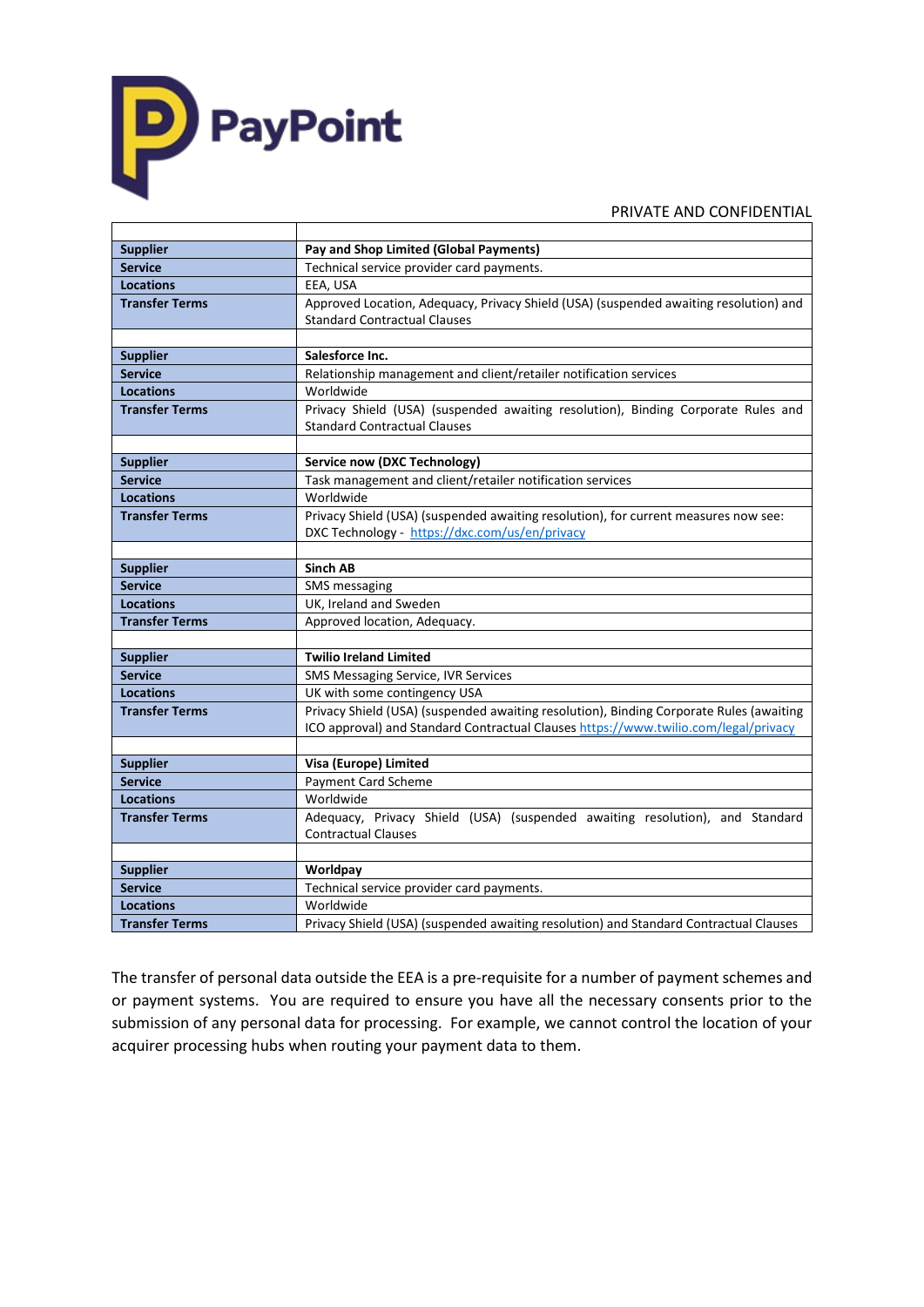

## **3. Use of Sub-Processors**

## **Please review based on service code allocation.**

**Service:** Service Description: Client specific service via retail outlet (non payment service)

## **General Authorisation:**

The following general authorisation category applies:

Services provided via the PayPoint accredited retailer agent network are authorised under a general authorisation subject to:

- Terms and conditions compatible with the Data Protection Legislation.
- Completion of the PayPoint accreditation process.
- Use of PayPoint accredited or provided equipment or software.
- Data retention as required for operational, legal and/or regulatory purposes.

## **Sub Processor List:**

Details of individual sub-processors that are also retail agents are located at: <https://consumer.paypoint.com/>

Details of sub-processors that are also payment agents are located on the FCA website at:

[https://register.fca.org.uk/ShPo\\_FirmDetailsPage?id=001b000000NMiHrAAL](https://register.fca.org.uk/ShPo_FirmDetailsPage?id=001b000000NMiHrAAL) 

If the link is not operational please go to [www.fca.org.uk](http://www.fca.org.uk/) and click to the FCA register entering "PayPoint" as the search term.

These lists are updated on a daily basis.

Please note due to the high volume of updates to the sub-processor list (in excess of 7,000 per annum), individual notifications will not be issued to clients.

### **Service:** Service Description: Payment card processing

## **General Authorisation:**

The following general authorisation category applies:

Services provided in support of card payment processing:

• Terms and conditions compatible with the Data Protection Legislation.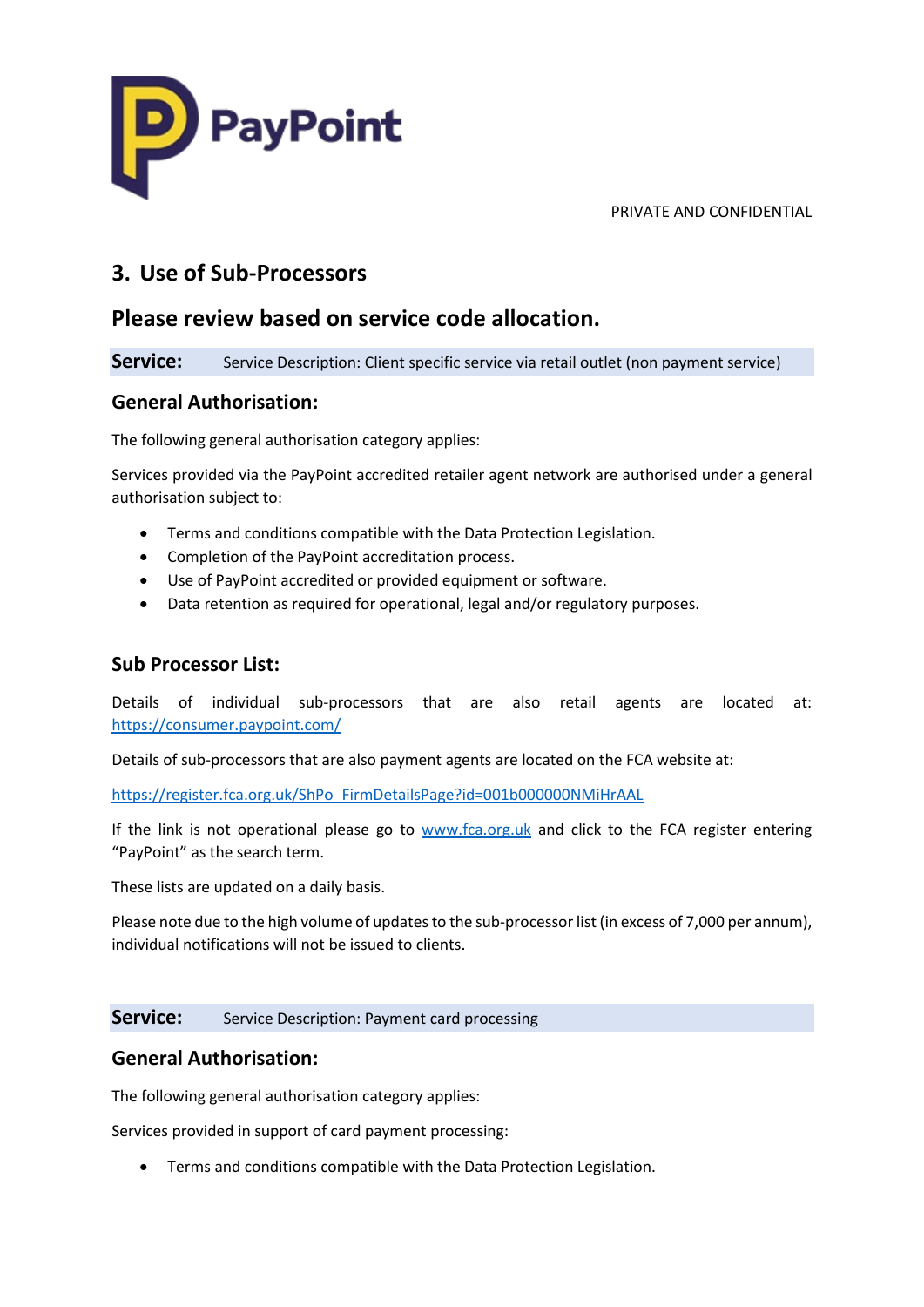

- Completion of the card scheme accreditation process.
- Maintenance of appropriate industry accreditation standards such as PCI-DSS.
- Data retention as required for operational, legal and/or regulatory purposes.

## **Sub Processor List:**

- Capita (Pay360)
- Worldpay
- Realex
- Twilio (Receipt SMS and IVR)
- Global Payments
- RSM 2000 Limited

### **Service:** Service Description: Mailing Services

## **General Authorisation:**

The following general authorisation category applies:

Services provided in support of mail distribution service (**this excludes parcels or similar service**) processing:

- Terms and conditions compatible with the Data Protection Legislation.
- Validation of security.

## **Sub Processor List:**

- Microsoft Inc
- Salesforce Inc
- Abbey Marketing Limited

### **Service:** Service Description: Parcel Services

### **General Authorisation:**

The following general authorisation category applies:

Services provided in support of Parcel services customer notifications – Client specific (notification of parcel or similar at a particular location) processing:

- Terms and conditions compatible with the Data Protection Legislation.
- Validation of security.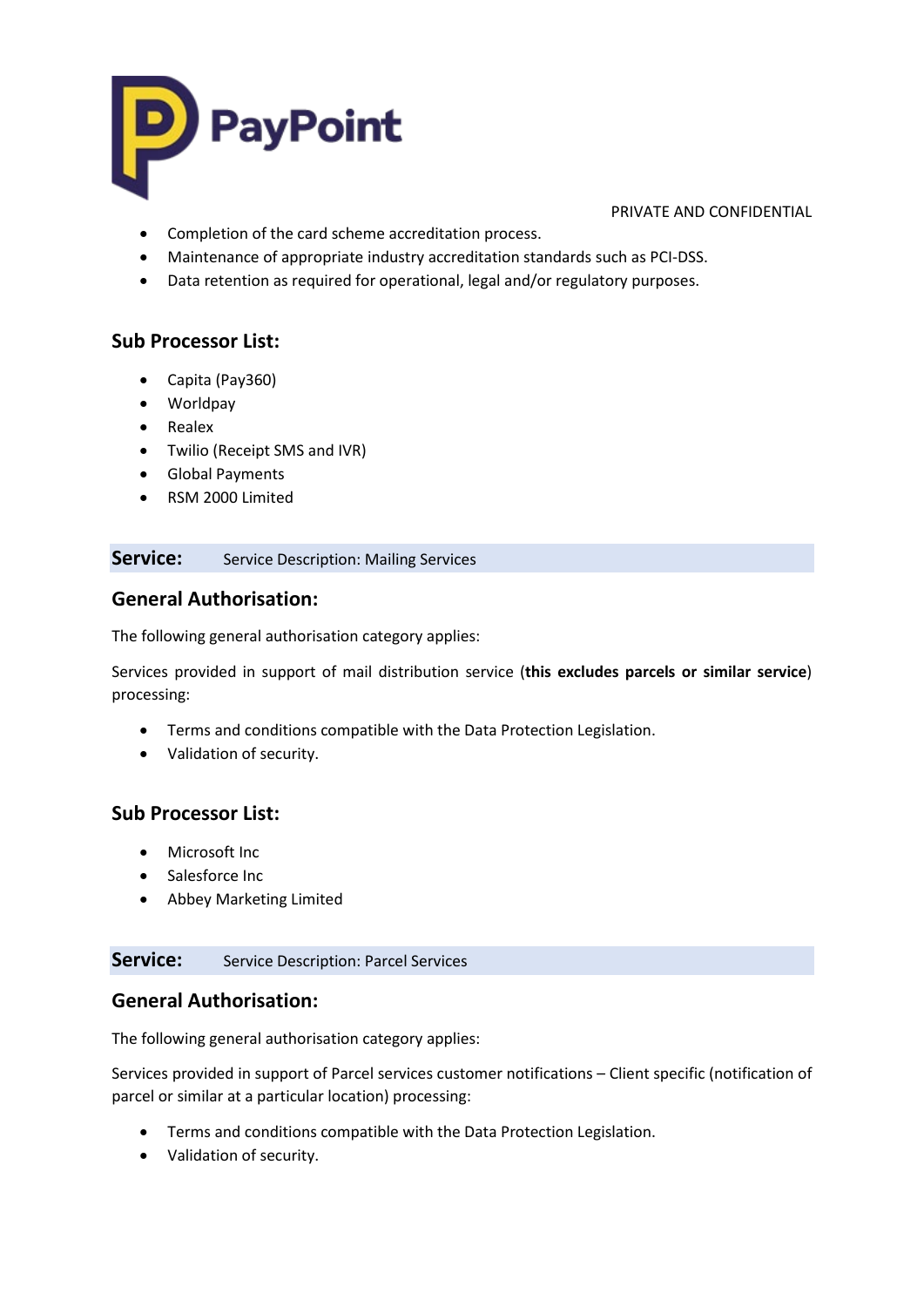

## **Sub Processor and Disclosure List:**

- Microsoft Inc
- Salesforce Inc
- Carrier selected by consumer.

## **Service:** Service Description: Direct Debits

## **General Authorisation:**

The following general authorisation category applies:

Services provided in support of direct debit generation service – Client specific processing:

- Terms and conditions compatible with the Data Protection Legislation.
- Validation of security.
- Accredited by relevant payment system and/or payment scheme.

## **Sub Processor and Disclosure List:**

- Eazy Collect Services Limited; or
- RSM 2000 Limited; and
- Pay.UK Limited

**Service:** Service Description: IVR Card Processing

## **General Authorisation:**

The following general authorisation category applies:

Services provided in support of IVR service – Client specific processing:

- Terms and conditions compatible with the Data Protection Legislation.
- Validation of security.
- Accredited by relevant payment system and/or payment scheme.

## **Sub Processor List:**

- Twilio Ireland Limited; or
- Brainstorm Mobile Solutions Limited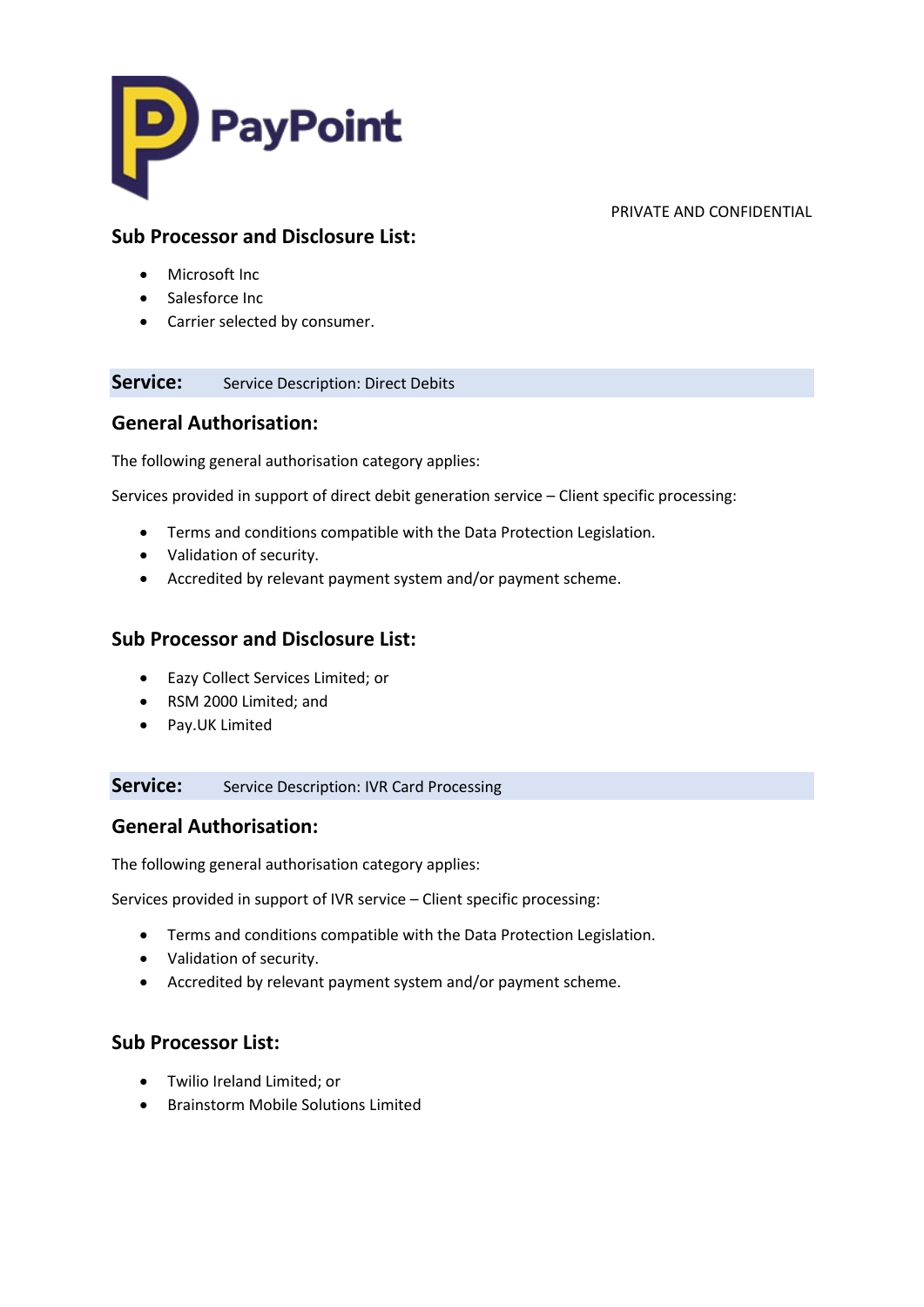

**Service:** Service Description: Confirmation of Payee (CoP)

## **General Authorisation:**

The following general authorisation category applies:

Services provided in support of Confirmation of Payee service – Client specific processing:

- Terms and conditions compatible with the Data Protection Legislation.
- Validation of security.
- Accredited by relevant payment system and/or payment scheme.

## **Sub Processor and Disclosure List:**

- Obconnect Limited
- Open Banking
- Pay.UK Limited

### **Service:** Service Description: PayIn

## **General Authorisation:**

The following general authorisation category applies:

Services provided in support of PayIn service – Client specific processing:

- Terms and conditions compatible with the Data Protection Legislation.
- Validation of security.
- Accredited by relevant payment system and/or payment scheme.

### **Sub Processor and Disclosure List:**

- Obconnect Limited
- Open Banking
- Pay.UK Limited
- Clearbank Limited

**Service:** Service Description: E Gift Card via SVP

## **General Authorisation:**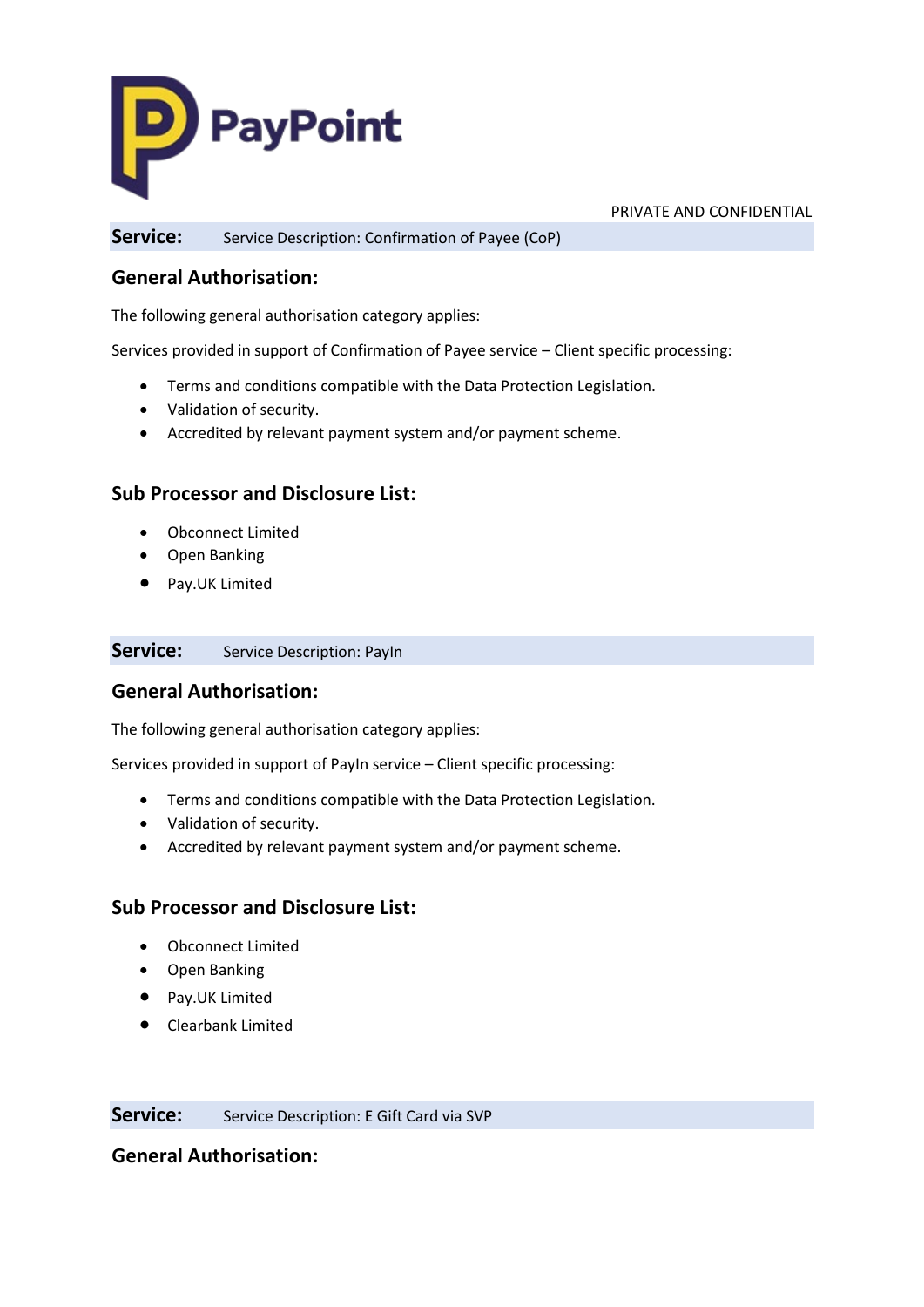

The following general authorisation category applies:

Services provided in support of direct debit generation service – Client specific processing:

- Terms and conditions compatible with the Data Protection Legislation.
- Validation of security.
- Accredited by relevant payment system and/or payment scheme.

## **Sub Processor and Disclosure List:**

- PayPoint Network Limited
- PayPoint Collections Lijmited
- Pay.UK Limited

**Note: Data in relation to any of our sub-processors may include personal data and as such appropriate security and protection will be required.** 

## **4. Processing content and purposes**

| <b>Description</b>               | <b>Details</b>                                |
|----------------------------------|-----------------------------------------------|
| Subject matter of the processing | Provision of the following to the extent      |
|                                  | specified in the product description for the  |
|                                  | Services under the Agreement(s):              |
|                                  | Customer registration under Multipay.         |
|                                  | <b>Customer mailing Services</b>              |
|                                  | Use by Client of Retailer Locations and       |
|                                  | Retailer identity.                            |
|                                  | Customer related investigations.              |
|                                  | Retailer related investigations               |
|                                  |                                               |
|                                  | Note: For details of data sharing in relation |
|                                  | to bill payment services please see your      |
|                                  | contract terms.                               |
| Duration of the processing       | Term of the Agreement.                        |
| Nature and purpose of processing | Storage                                       |
|                                  | Processing                                    |
|                                  | Customer information collection via           |
|                                  | mobile applications or website                |
|                                  | Processing in relation to retail outlets,     |
|                                  | retailer details and retailer locations.      |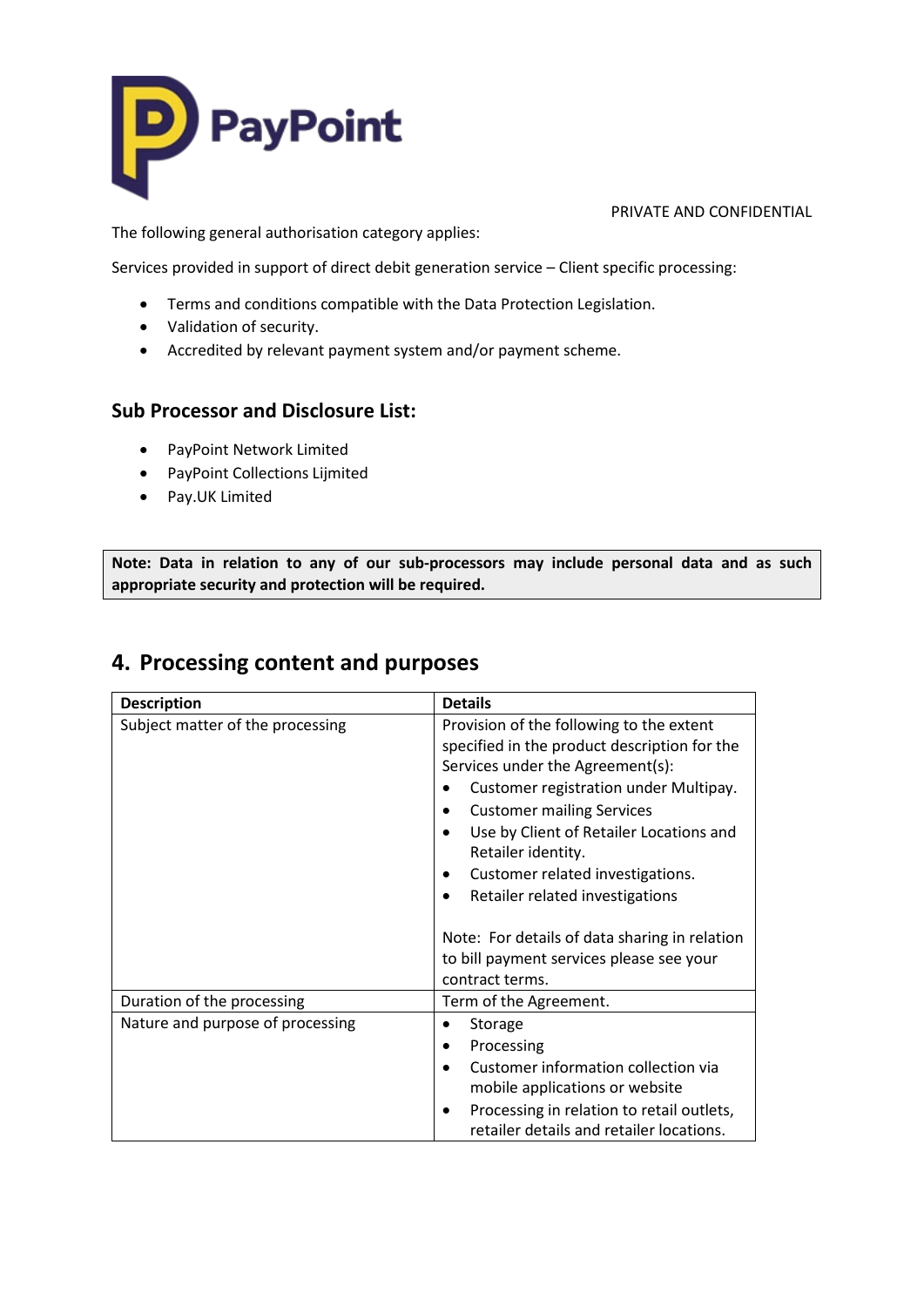

|                                             | PRIVATE AND CONFIDENTIAL                           |  |
|---------------------------------------------|----------------------------------------------------|--|
|                                             | User log on, email and IP location in<br>$\bullet$ |  |
|                                             | relation to voucher generation or                  |  |
|                                             | accessing reports via a portal.                    |  |
| <b>Types of Personal Data</b>               | Personal Data.                                     |  |
|                                             | There are no Special Categories of Personal        |  |
|                                             | Data required for the processing.                  |  |
| Categories of Data Subject                  | <b>Customers of the Client</b><br>$\bullet$        |  |
|                                             | Employee and Contractors (Client and               |  |
|                                             | PayPoint)                                          |  |
|                                             | Retailers                                          |  |
| Plans for return or destruction of Personal | Legal and regulatory periods.                      |  |
| Data                                        |                                                    |  |
| <b>Special Security Requirements</b>        | To the extent the Processing of Personal           |  |
|                                             | Data relates to the provision of payment           |  |
|                                             | card processing, compliance with Payment           |  |
|                                             | Card Industry and/or such standards such           |  |
|                                             | as PCI-DSS as applicable at the time shall         |  |
|                                             | apply.                                             |  |
|                                             | The Client confirms they are a Merchant in         |  |
|                                             | relation to any such Processing.                   |  |
| <b>Personal Data Fields</b>                 | May include any of the following:                  |  |
|                                             | Name:<br>$\bullet$                                 |  |
|                                             | E-mail Address;<br>$\bullet$                       |  |
|                                             | Phone or contact details:<br>$\bullet$             |  |
|                                             | <b>Customer Account Numbers:</b><br>$\bullet$      |  |
|                                             | Retailer (Agent) Account or ID<br>$\bullet$        |  |
|                                             | Numbers:                                           |  |
|                                             | Bank account or payment account<br>٠               |  |
|                                             | details (including card details if                 |  |
|                                             | applicable):                                       |  |
|                                             | E-money account details:                           |  |
|                                             | Please note, not all the above will include        |  |
|                                             | Personal Data or Customer Data being data          |  |
|                                             | that can identify a living individual when in      |  |
|                                             | the possession of the Processor.                   |  |
|                                             | Personal Data will only be provided to the         |  |
|                                             | extent required to provide or receive              |  |
|                                             | Services under the Agreement.                      |  |

# **5. Transfers and disclosures**

**Permitted Transfers and disclosures**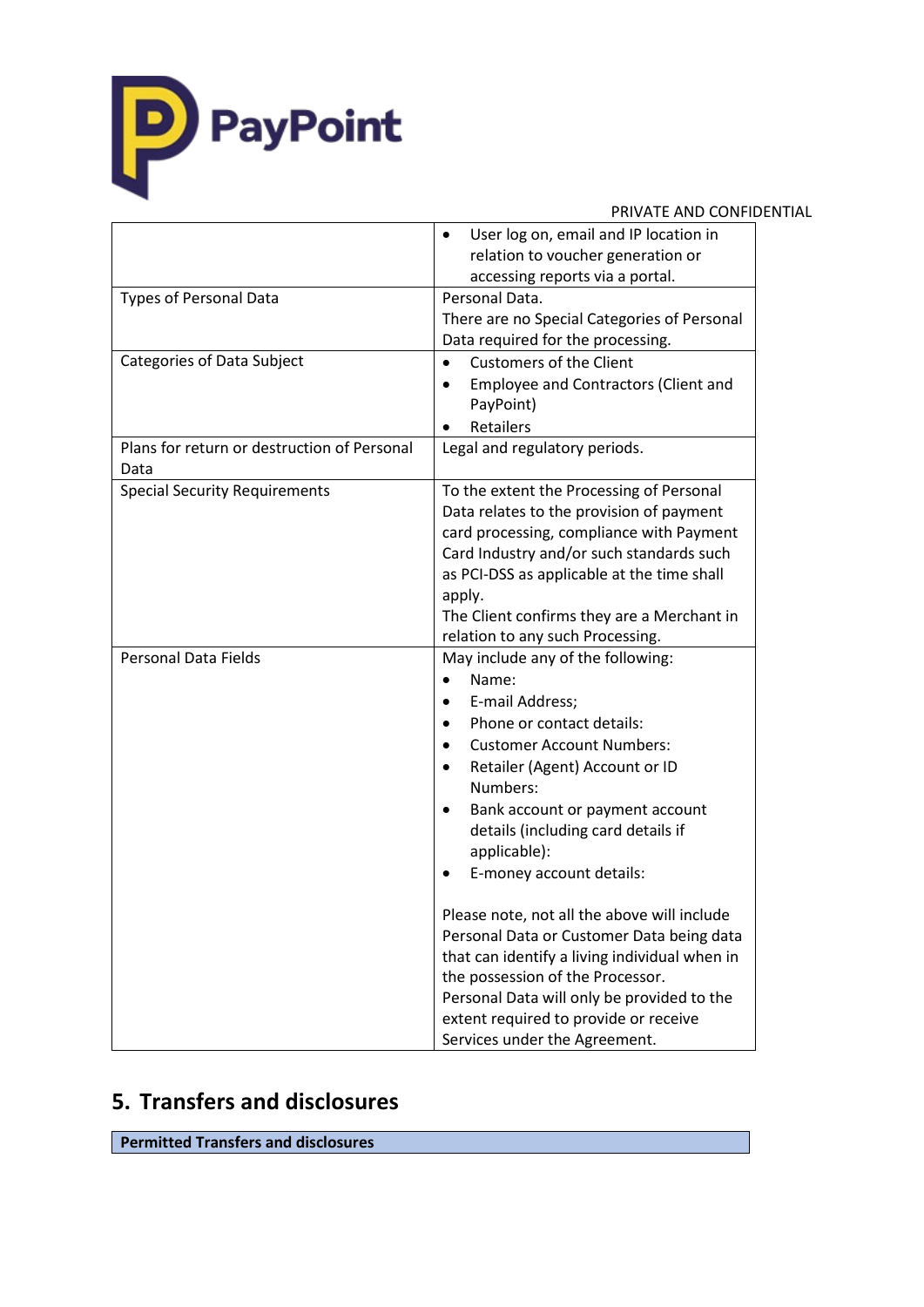

To the extent required to perform the Services as specified in the Agreement(s) including but not limited to:

- Financial Conduct Authority.
- HMRC and other Tax Authorities.
- Police and Investigatory Bodies.
- Payment systems, payment schemes, e-money schemes, card schemes (including but not limited to MasterCard Inc, Visa International Limited and American Express)
- Retailers.
- LINK, LINK appointed processor(s) and ATM service providers
- Acquirers.
- Regulatory bodies and authorities including government and quasi government organisations.
- Third party service providers providing banking or other services.
- Payment service providers and/or organisations acting as technical service provider under the Payment Service Regulations 2017.
- Telecommunication service providers.
- Payment systems such as BACS, CHAPS, Pay.UK, Open Banking initiative and/or Faster Payments.
- Information Commissioner's Office.
- Sub-processors as applicable.
- Auditors.

# **6. Service ID (DPA only):**

| <b>Description</b>                      | <b>PayPoint</b>  | <b>Client</b>    |
|-----------------------------------------|------------------|------------------|
| Bill payment services.                  | Controller       | Controller       |
| Mailing services - Client mailing       | Processor        | Controller       |
| generation.                             |                  |                  |
| Client<br>Customer<br>Registrations:    | Processor        | Controller       |
| PayPoint Hosted.                        |                  |                  |
| Client<br>specific<br>(Under<br>service | Processor        | Controller       |
| Charter)                                |                  |                  |
| Parcel<br>services<br>customer          | Processor        | Controller       |
| notifications - Client specific         |                  |                  |
| Regulated cash payment services         | Controller       | Controller       |
| including cash out                      |                  |                  |
| <b>Direct Debit Services</b>            | Processor        | Controller       |
| Direct Debit Services (DDFM)            | Controller       | Controller       |
| Card processing services                | Controller       | Processor        |
| Card distribution and production        | Processor        | Controller       |
| UTRN generation                         | Processor        | Controller       |
| <b>UTRN</b> distribution                | Joint Controller | Joint Controller |
| UTRN payment                            | Controller       | Controller       |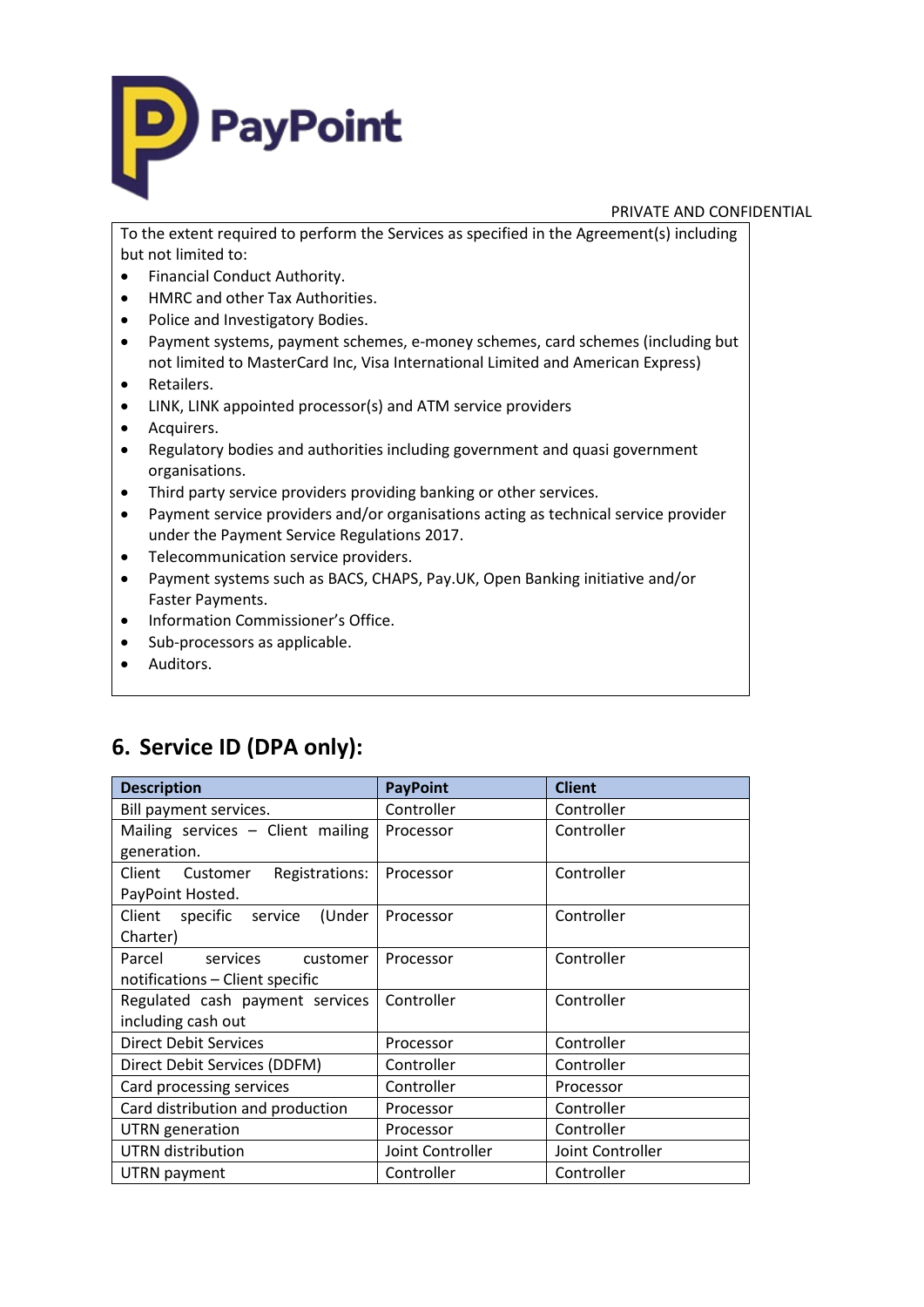

|                                            |                        | PRIVATE AND CONFIDENTIAL |
|--------------------------------------------|------------------------|--------------------------|
| Multipay API                               | Processor              | Controller               |
| Multipay Hosted Field                      | Processor              | Controller               |
| Gift vouchers purchase.                    | Controller             | Controller               |
| E-money purchase                           | Controller             | Controller               |
| Parcel services - remote tracking          | Processor              | Controller               |
| Parcel service - retailer distribution     | Controller             | Controller               |
| Mobile Phone Top Up (payment)              | Controller             | Controller               |
| Energy Top Up (payment)                    | Controller             | Controller               |
| Voucher purchase (payment)                 | Controller             | Controller               |
| SIM purchase (payment)                     | Not applicable $-$ not | N/A                      |
|                                            | personal<br>data       |                          |
|                                            | provided               |                          |
| Parcel services - ancillary services       | Processor              | Controller               |
| Parcel services - retailer                 | Not applicable as per  | N/A                      |
|                                            | ICO Guidance           |                          |
| Retailer information relating to           | Controller             | Controller               |
| store location or transactions.            |                        |                          |
| Client contact details for services        | Controller             | Controller               |
| PayPoint<br>details<br>contact<br>for      | Controller             | Controller               |
| services.                                  |                        |                          |
| Voucher<br>Service<br><b>Brand</b><br>(non | Processor              | Controller               |
| cash/payment)                              |                        |                          |
| Payln (payment service)                    | Controller             | Controller               |
| E-Gift Vouchers via SVP (payment           | Controller             | Controller               |
| service)                                   |                        |                          |
| <b>Confirmation of Payee</b>               | Controller             | Controller               |

When a transfer is data sharing, (Controller to Controller) the use of the data by the recipient controller is subject to the purpose as specified in the agreement.

# **7. Regulated Services**

PayPoint Payment Services Limited ("PPSL") is a company registered in England with company number 08633289 is a wholly owned subsidiary of PayPoint Plc.

PPSL is an authorised payment institution regulated by the Financial Conduct Authority with FRN 608277. Details of PPSL's registration is available on the FCA register available at:

### [FCA Register](https://register.fca.org.uk/shpo_searchresultspage?search=paypoint+payment+services&TOKEN=3wq1nht7eg7tr)

RSM 2000 Limited ("RSM") is a company registered in England with company number [ ] is a wholly owned subsidiary of PayPoint Plc.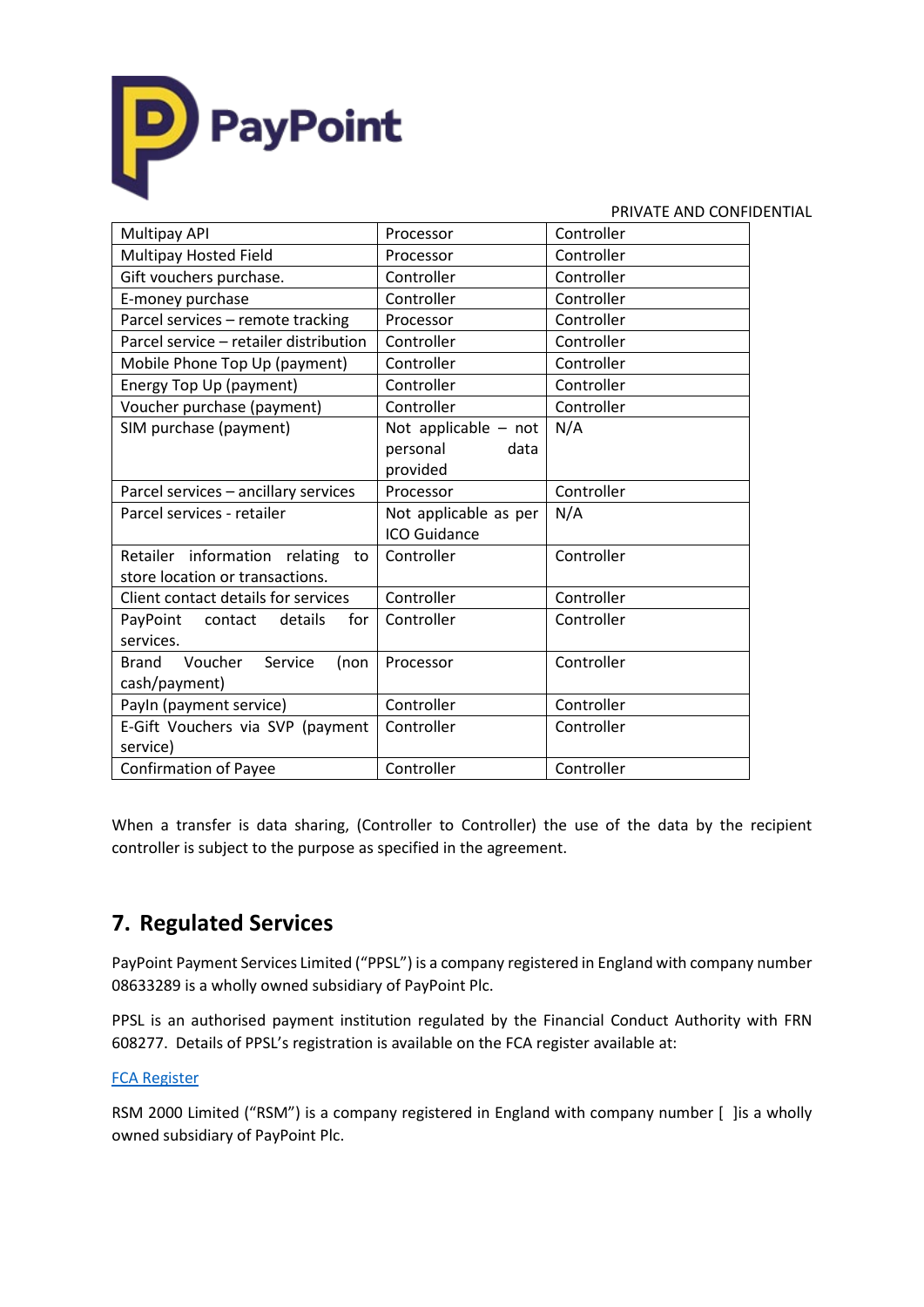

RSM is an authorised payment institution regulated by the Financial Conduct Authority with FRN. Details of RSM's registration is available on the FCA register available at:

### [FCA Register](https://register.fca.org.uk/shpo_searchresultspage?search=paypoint+payment+services&TOKEN=3wq1nht7eg7tr)

*Reference to the "Regulated Entity" below shall mean PPSL or RSM as applicable*

*The following is a summary of the data processing arrangements associated with the payment service. This is for information only and does not form part of the contract between the Regulated Entity and the Client or any other party.*

### *Legitimate reason for processing*

As a regulated entity the Regulated Entity process personal data based on contractual relationships and regulatory obligations.

### *Capacity*

When processing data, the Regulated Entity as a provider of payment services, acts as a controller. The exchange of data under your agreement with the Regulated Entity is on the basis of controller to controller. Details of the data sharing are contained in the Regulated Entity's regulated services agreement.

### *Retention*

The Regulated Entity is required by law to retain transaction and other payment related information for periods specified by the Financial Conduct Authority, HMRC and other regulatory or legal bodies. Please note the standard retention periods range from 3 to 10 years but can be varied or amended by regulatory obligations, in particular, anti terrorism and/or anti money laundering requirements.

### *Data deletion requests*

Due to the data retention obligations the Regulated Entity is prohibited from deleting payment data at the request of the data subject. Data will be deleted once the retention periods applicable to the data have been reached.

### *Subject access requests*

To the extent the identity of the data subject is known and verified the Regulated Entity responds to data subject access requests. However, the data provided by clients to the Regulated Entity for transaction processing purposes does not include such information. Data subjects requesting details of their data will be referred to the organisation submitting the payment instruction. This is to avoid disclosure to persons other than the data subject.

### *Data subject consents*

The Regulated Entity has the consent from payment agents to process their data. In addition, it has regulatory obligations to process payment agent personal data for contractual purposes. This includes disclosure to clients to be use for the management of the payment reconciliation and review.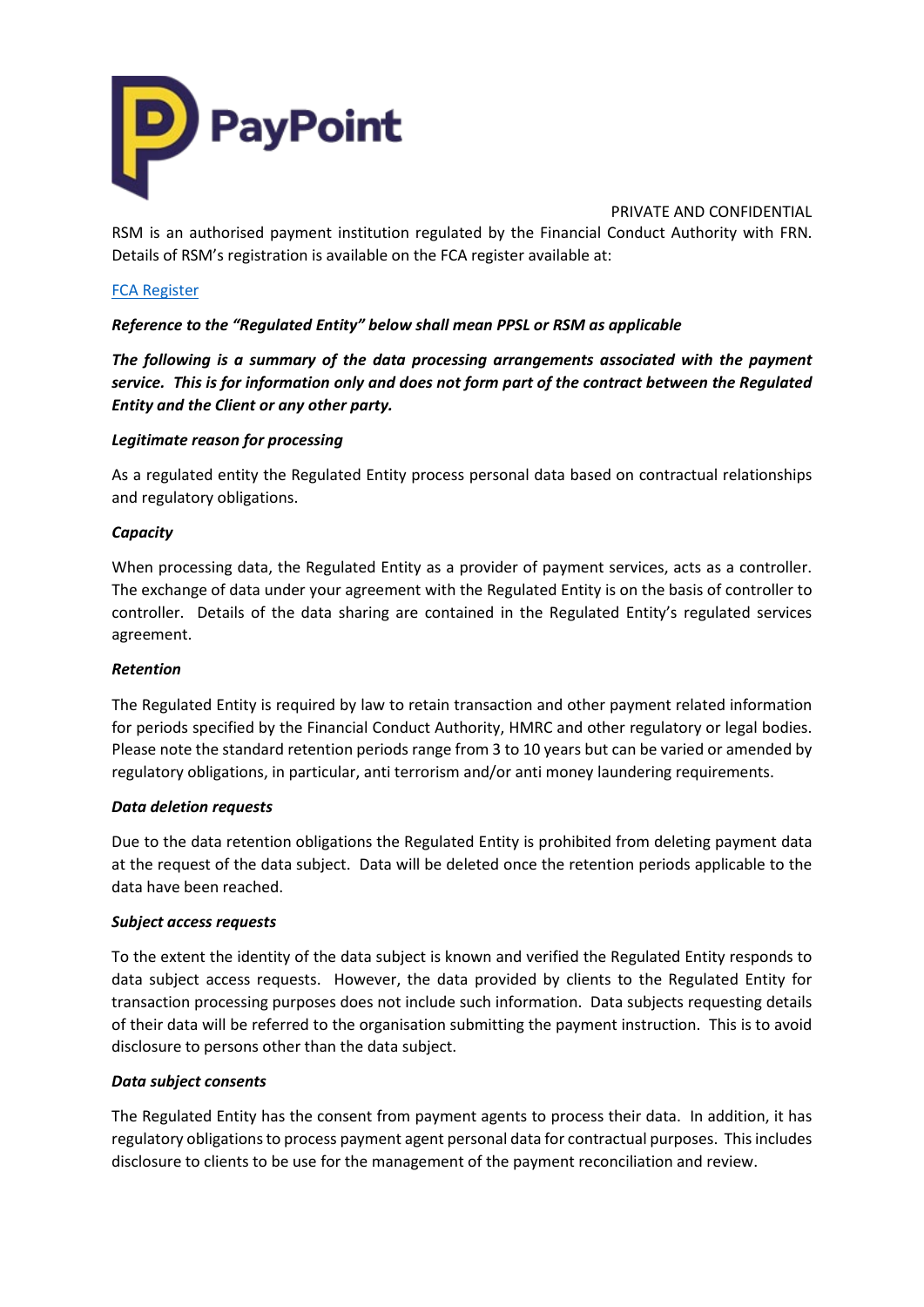

The client is responsible for obtaining the consent from its customers or have legitimate reason to submit data to the Regulated Entity.

### *Security Standards*

The Regulated Entity is required to apply security standards commensurate with the payment service. Standards are also applied based on regulatory instructions such as those implemented by the European Banking Authority (EBA) or in the case of Direct Debits, Bacs (wearepay).

### *Reporting*

Issues in relation to the service must be notified to the appropriate authority in accordance with the Guidelines.

- Issues impacting the payment systems must be notified to the FCA within 2 hours.
- Issues in relation to services must be notified to the FCA within 4 hours.
- Issues in relation to data not covered by the above must be notified to the ICO within 72 hours.

### *Payment Agents*

PPSL has a network of payment agents. Each payment agent is required to be registered with the FCA in order to provide the service. Details of the payment agent registrations are available on the FCA website at: [FCA Register](https://register.fca.org.uk/shpo_searchresultspage?search=paypoint+payment+services&TOKEN=3wq1nht7eg7tr)

### *Transfer of personal data*

As with any payment service export of personal data from the UK can occur if the underlying payment system has such arrangements in place. These may be operational such as those associated with international payment card processing or contingency.

PPSL uses the services of PayPoint Network Limited to support its processing. Please see the outside transfer processing information provided above for more information.

### *Prohibition on disclosures*

Under certain circumstances, if an event is associated with a criminal or regulatory investigation, the Regulated Entity may be prohibited by law from making a disclosure to any third party (including clients) of the event and/or the circumstances surrounding the event. This is to ensure an investigation is not compromised by such a disclosure. Similar restrictions may be applied by any regulatory authority, HMRC, FCA and/or the English or other court authorities.

## **8. Audits**

The companies in the PayPoint Group provide payment related services that are subject to industry authorisations and accreditations. To maintain the integrity of the systems and services any audit rights provided in any agreement must be subject to compliance with legal, regulatory and industry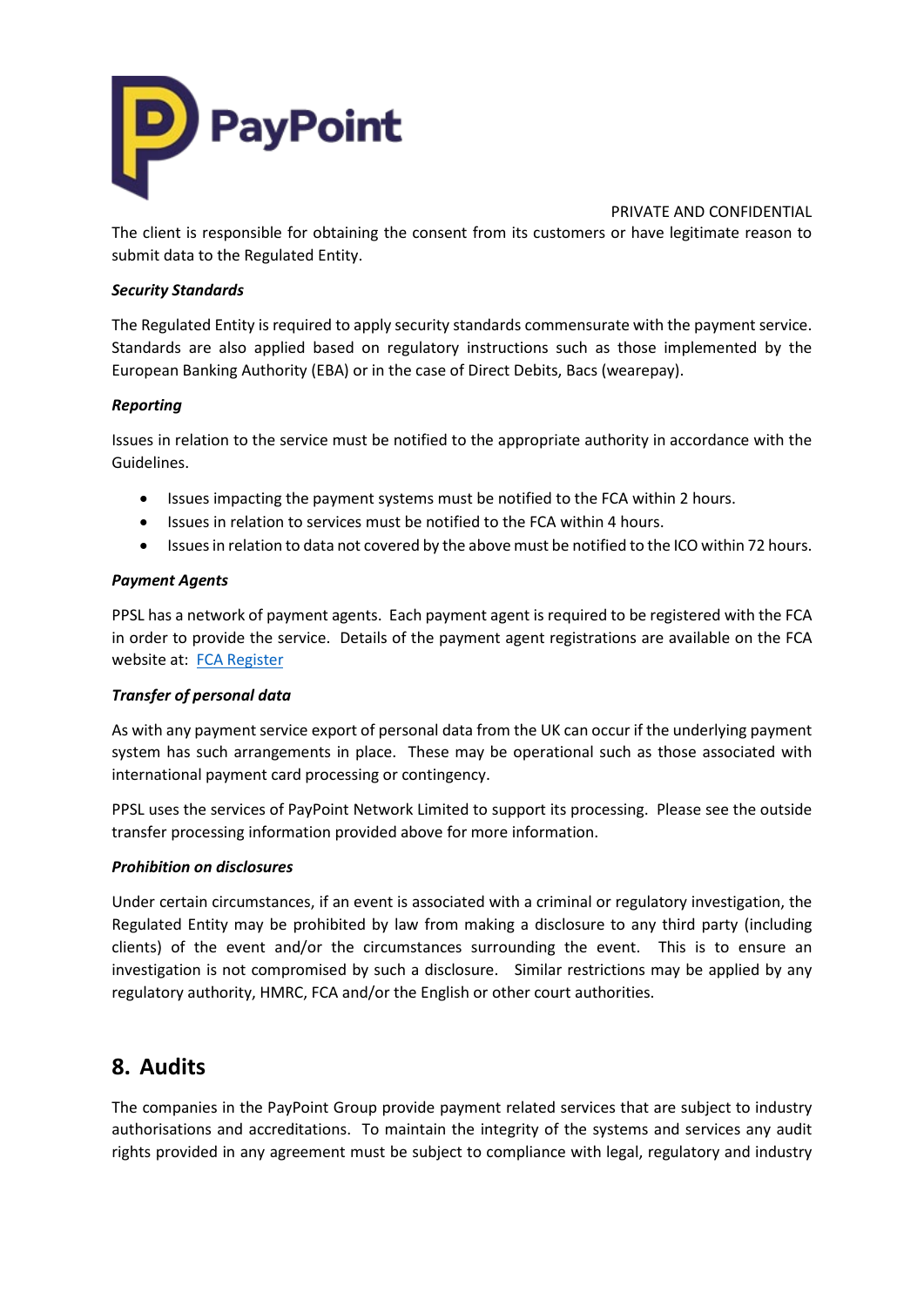

accreditations. Access to certain systems and services may be restricted to auditors appointed by the appropriate payment system, payment scheme and or payment service.

Where a third party conducts the audit of a system or service such as for PCI-DSS, a copy of the accreditation confirmation the current status is available on request. Requests should be directed to your client relationship manager or the contact as specified in your contract with us.

Audits will not be permitted to compromise the confidentiality of data held by PayPoint on behalf of third parties such as other clients. PayPoint also hold data that is subject to statutory restrictions on disclosure or release.

# **9. Processing Reports.**

Processing Reports will not be provided to Clients when PayPoint acts as the controller. When PayPoint acts as a processor processing reports can be requested by e-mailin[g privacy@paypoint.com.](mailto:privacy@paypoint.com)

# **10. Information Security Questionnaires**

From time to time a client may request PayPoint to complete an information security or similar questionnaire. Please ensure the correct type of questionnaire is submitted. There should be a different questionnaire for data sharing and data processing. Requests will only be completed in accordance with your contract terms. Please send any such request to the PayPoint contact as specified in your contract. You agree we are not required to disclose information if we believe is may compromise our security requirements.

# **11. Controller and Client Verification Information:**

If you need to update your contact details for notifications in relation to data please e-mail: [privacy@paypoint.com.](mailto:privacy@paypoint.com)

Please include the following information:

- Name of your organisation including company number.
- VAT number.
- Contract Service Type.
- Contract Reference.
- Contract Start Date.
- Client Contact as specified in the contract.

This information is required to validate your organisation prior to release of personal data to you. Additional information may be requested as appropriate.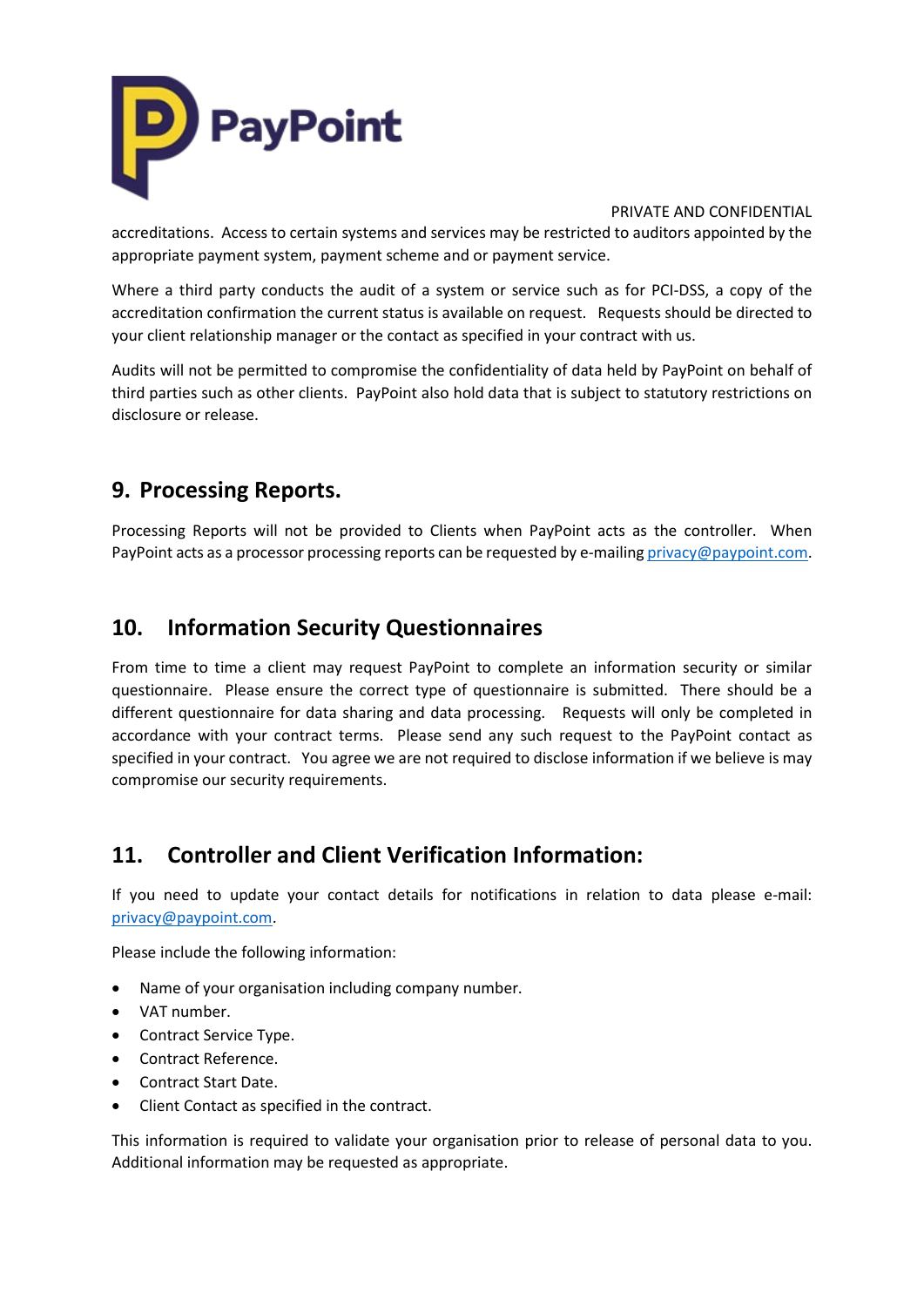

We recommend that any notification of incidents or operational notices are not sent to individual email addresses as these may not be monitored during the individual's absence from the office or if the individual changes their role within your organisation.

The Client is responsible for ensuring the contact details provided to PayPoint are accurate and up to date. Please ensure the contact details provided by your organisation are generic in nature.

# **12. Incident Notifications**

Incident notifications will be in accordance with the notification process set out in your agreement with us. Notifications may be via text and/or e-mail. Where such services are not available we may use social media to update clients, retailers and consumers on the resolution of incidents.

Incident notifications are subject to regulatory timescales.

### **Timescales**

- Incidents in relation to compromise of the payment systems will conform to the EBA notification obligations. The timescale for this notification is within 2 hours of the event being identified.
- Incidents in relation to compromise of a regulated payment services will conform the EBA notification obligations. The timescale of this notification is within 4 hours of the event being identified.
- Incidents in relation to data breaches will conform to ICO, EBA and FCA notification obligations as applicable. The timescale of this notification is within 72 hours of the event being identified (where the client is the controller we aim to provide notification in a shorter period to enable the controller to complete the necessary notification in their own right, where this is not possible the reasons for such delay will be provided as per the statutory requirements).

### **Prohibitions on disclosure of incidents**

- Incidents relating to criminal or terrorism activity may be subject to disclosure restrictions prohibiting publication of the event.
- Incidents that are subject to a Suspicious Activity Report (please note this SARs is not a subject access request) will not be disclosed to any third party including a client.
- Incidents subject to a regulatory investigation that include a prohibition on disclosure will not be disclosed to any third party including a client.
- Incidents subject to EBA and FCA notification obligations may include prohibitions on disclosure to protection the integrity of the networks. Please note that in relation to FCA and/or EBA related incidents PayPoint is the controller.

Subject to regulatory, investigatory or statutory restrictions, we will aim provide notifications to clients of incidents in a prompt manner.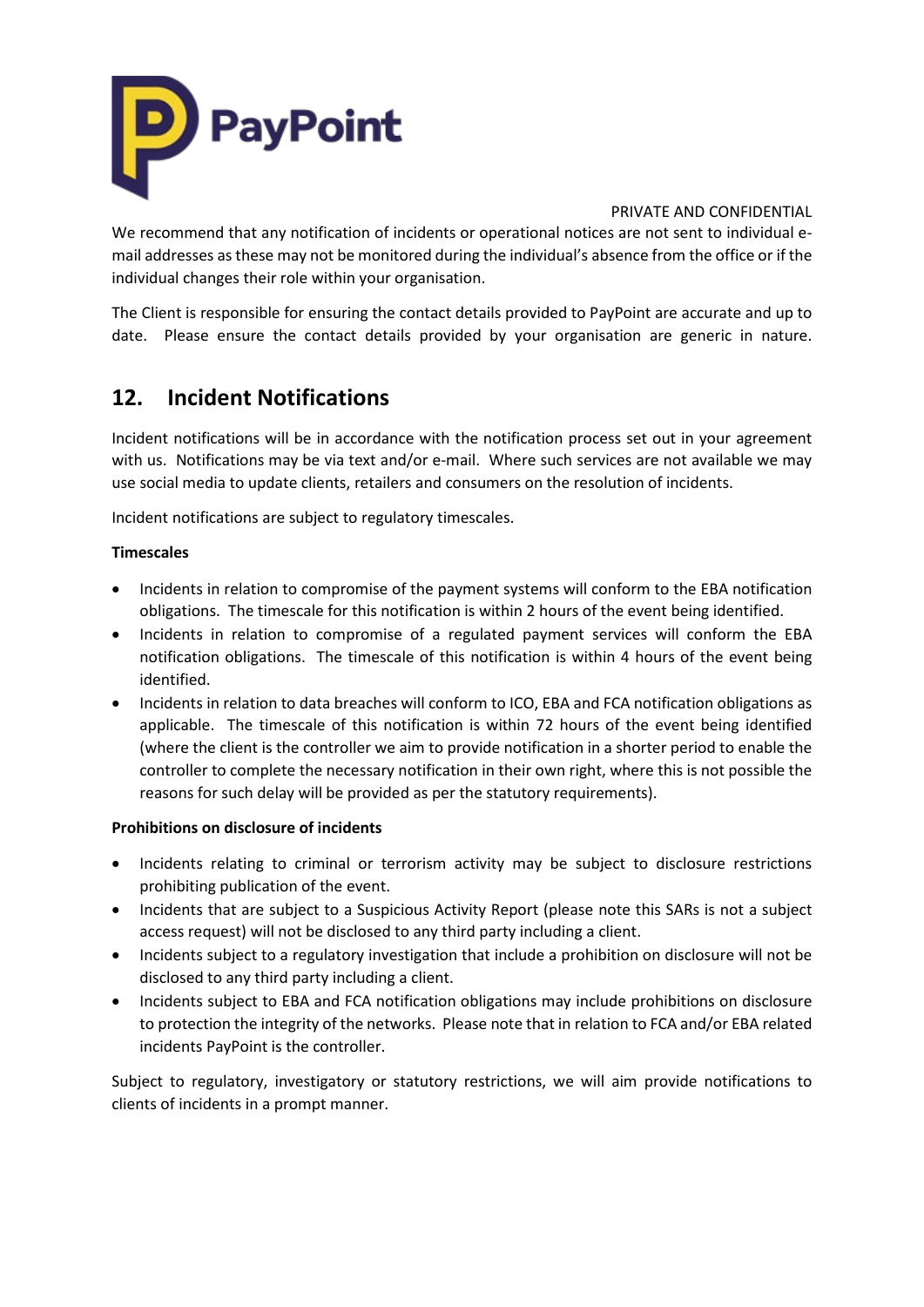

# **13. Data Protection Officer**

The contact details for the Data Protection Officer are:

e-mail: [privacy@paypoint.com](mailto:privacy@paypoint.com) Correspondence Data Protection Officer PayPoint Group 1 The Boulevard, Shire Park Welwyn Garden City, Hertfordshire,

AL7 1EL.

# **14. Intercompany processing**

In accordance with our Data Protection Addendum, as part of the offering of the services companies within the PayPoint Group provide processing services under our intercompany agreements.

| <b>Service</b>           | <b>Activity</b> | <b>Processing Entity</b>     |
|--------------------------|-----------------|------------------------------|
| Direct Debit             | Processing      | RSM 2000 Limited             |
| <b>Card Services</b>     | Processing      | RSM 2000 Limited             |
|                          |                 | PayPoint Network Limited     |
| <b>Bill Payment</b>      | Processing      | PayPoint Network Limited     |
|                          |                 | PayPoint Collections Limited |
|                          |                 | (settlement)                 |
| <b>Cash Out Services</b> | Processing      | PayPoint Network Limited     |
|                          |                 | I-movo Limited               |
|                          |                 | PayPoint Collections Limited |
|                          |                 | (settlement)                 |
| <b>ATM Services</b>      | Processing      | PayPoint Network Limited     |
| <b>Terminal Hire</b>     | Processing      | Handepay Limited             |
| <b>Energy Payments</b>   | Processing      | PayPoint Network Limited     |
|                          |                 | PayPoint Collections Limited |
|                          |                 | (settlement)                 |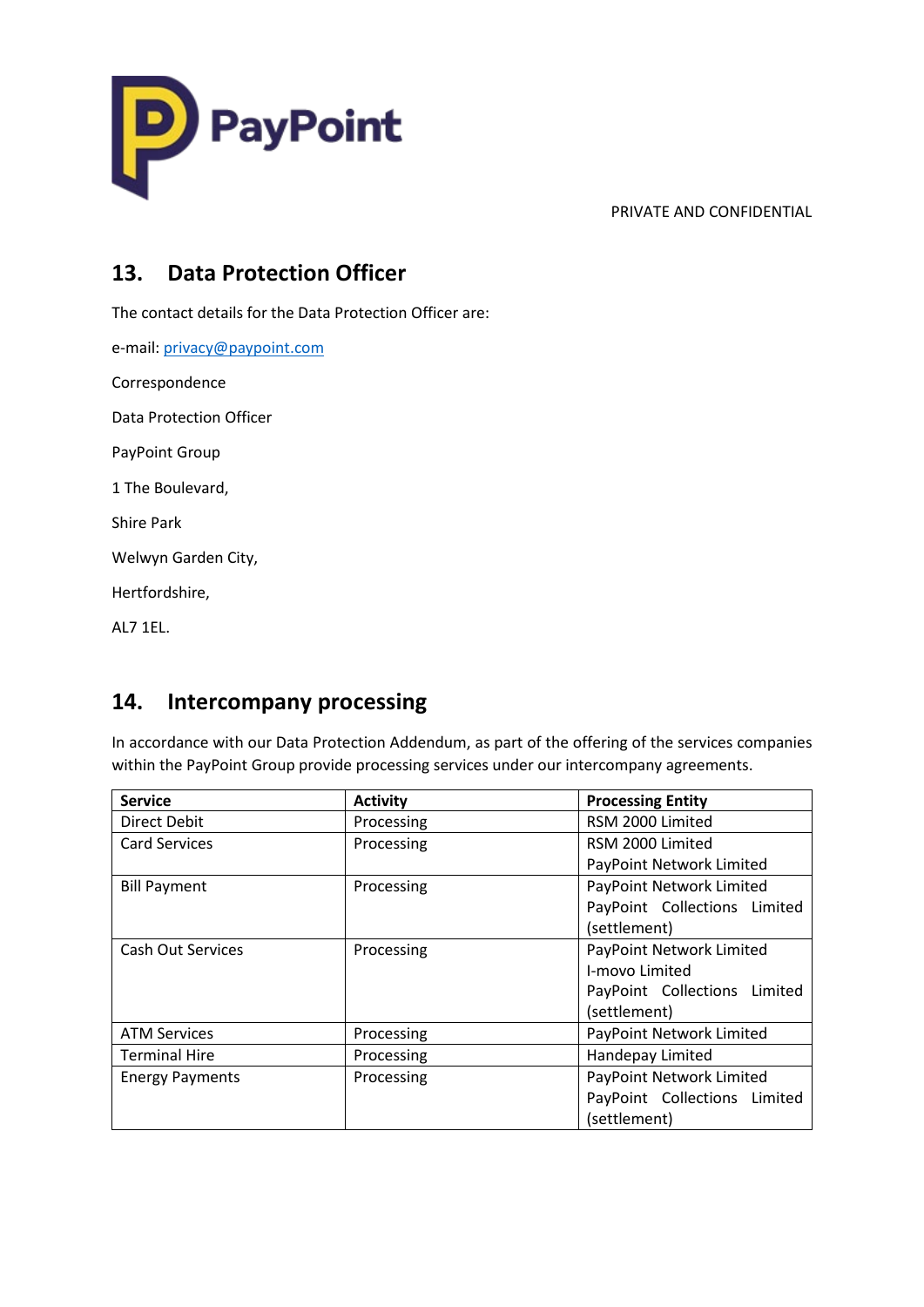